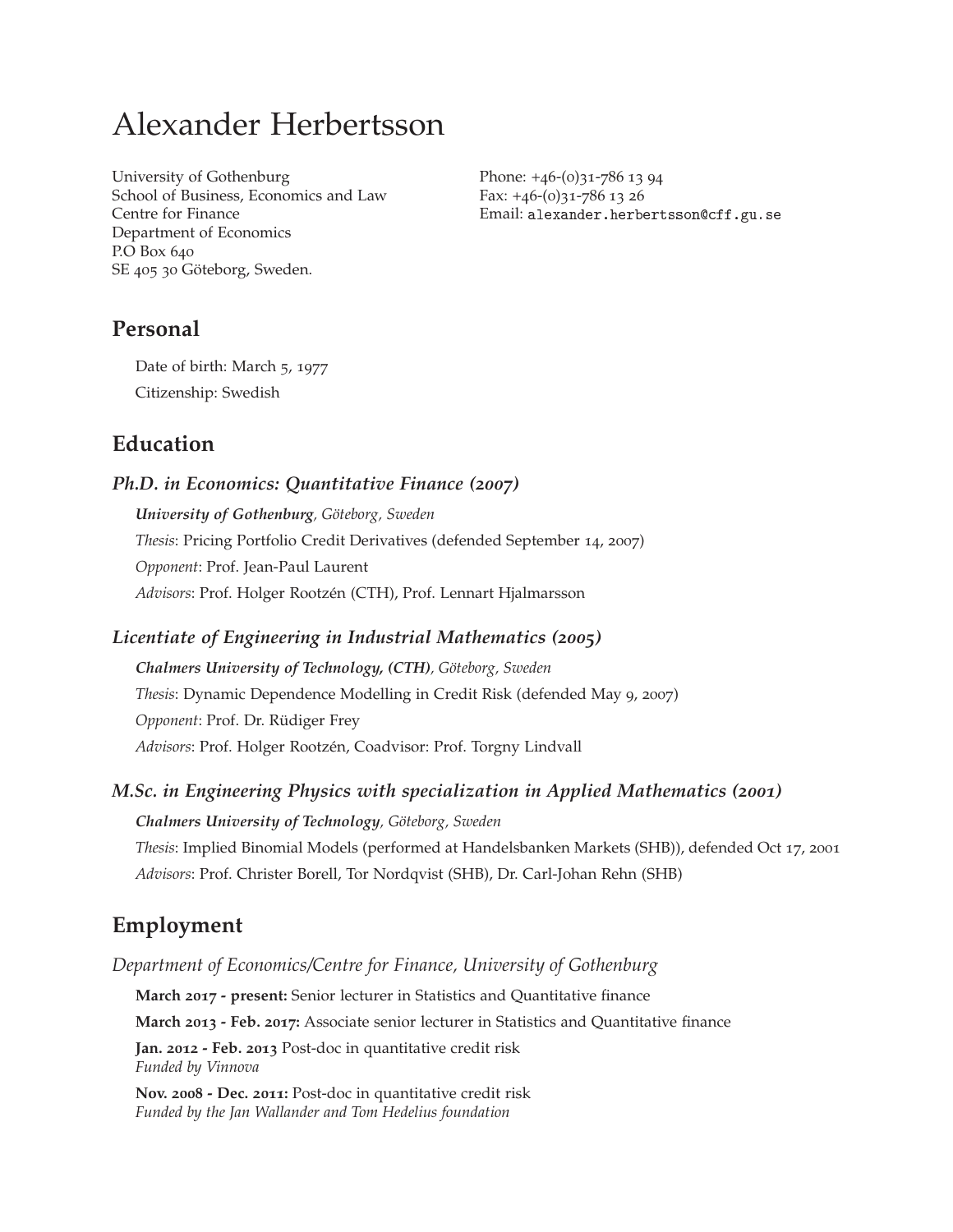*Department of Mathematics, Universität Leipzig, Germany*

**April 2008 - Oct. 2008:** Post-doc in quantitative credit risk *(worked with [Prof. Dr. Rüdiger Frey](http://www.mathematik.uni-leipzig.de/MI/frey/index-e.html) on non-linear filtering models in portfolio credit risk)*

*Department of Economics/Centre for Finance, University of Gothenburg*

**Oct. 2007 - March 2008:** Research fellow (research and teaching) **Sept. 2004 - Sept. 2007:** PhD student

*Department of Mathematical Sciences, Chalmers University of Technology, Göteborg, Sweden*

**Sept. 2001 - June 2004:** Licentiate student / Teaching assistant

*Handelsbanken Investment Banking (SHB), Stockholm, Sweden*

**Sept. 2000 - Mars 2001:** Programmer/Quantitative Analyst, Financial Engineering and Risk Management Group (implemented local volatility tree in C++ via Python and implied binomial tree in MatLab)

*Ericsson Microwave Systems, Mölndal, Sweden*

**June 2000 - Aug. 2000:** Programmer (implemented and tested telephone applications)

**June 1999 - Aug. 1999:** Programmer (implemented a java-interface for a SQL-database)

## **Research interest**

Applied mathematical finance, Applied probability and statistics, Financial Engineering, Quantitative Credit Risk, Counterparty credit risk, Dependence modelling in portfolio credit risk, Central Counterparties, Systemic Risk, Financial Risk Management, Pricing and hedging portfolio credit derivatives

# **Publications**

#### *Peer-reviewed journal articles*

- 1. Pricing *k th*-to-default swaps under Default Contagion: the matrix-analytic approach *Journal of Computational Finance* 12(1), 49-78, 2008 (with [Holger Rootzén\)](http://www.math.chalmers.se/~rootzen/)
- 2. Pricing synthetic CDO tranches in a model with Default Contagion using the matrix-analytic approach *Journal of Credit Risk*, 4(4), 3-35, 2008, *lead paper*.
- 3. Modelling default contagion using Multivariate Phase-Type distributions *Review of Derivatives Research*, 14(1), 1-36, 2011, *lead paper*.
- 4. Pricing basket default swaps in a tractable shot-noise model *Statistics and Probability Letters*, 81(8), 1196-1207, 2011 (with Jiwook Jang and Thorsten Schmidt)
- 5. Dynamic Hedging of Portfolio Credit Risk in a Markov Copula Model, *Journal of Optimization Theory and Applications* 161 (1): 90-102, 2014 (with Tomasz R. Bielecki, Areski Cousin and Stéphane Crépey)
- 6. A Markov Copula Model of Portfolio Credit Risk with Stochastic Intensities and Random Recoveries, *Communications in Statistics - Theory and Methods*, 43 (7): 1362-1389, 2014 (with Tomasz R. Bielecki, Areski Cousin and Stéphane Crépey)
- 7. Parameter estimation in credit models under incomplete information, *Communications in Statistics - Theory and Methods*, 43 (7): 1409-1436, 2014 (with Rüdiger Frey)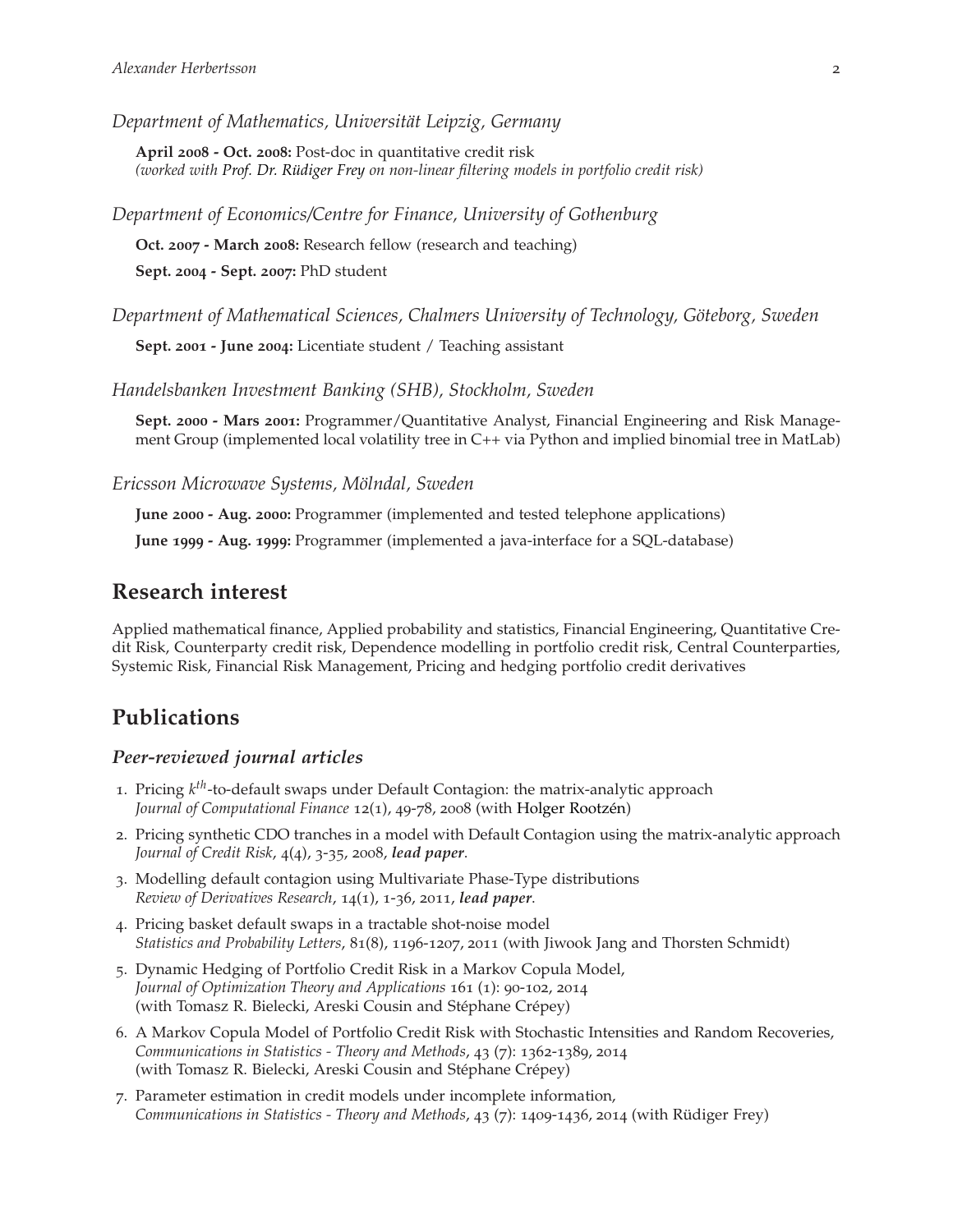#### *Book chapters*

- 8. Default contagion in large homogeneous portfolios Chapter 14 in *The Credit Derivatives Handbook Global Perspectives, Innovations, and Market Drivers* Gregoriou, G.N and Ali, P.U, (eds), McGraw-Hill (2008)
- 9. Markov chain models of portfolio credit risk Chapter 10 in *Oxford Handbook of Credit Derivatives*, A. Lipton and A. Rennie (eds), Oxford University Press, 2011 (with Tomasz R. Bielecki and Stéphane Crépey)
- 10. A bottom-up dynamic model of portfolio credit risk Part I: Markov copula perspective in *Recent Advances in Financial Engineering 2012*, World Scientific (2014) (with Tomasz R. Bielecki, Areski Cousin and Stéphane Crépey)
- 11. A bottom-up dynamic model of portfolio credit risk Part II: Common-shock interpretation, calibration and hedging issues, in *Recent Advances in Financial Engineering 2012*, World Scientific (2014) (with Tomasz R. Bielecki, Areski Cousin and Stéphane Crépey)

#### *Other published papers*

12. In search of a grand unifying theory, *Creditflux Newsletter*, July 2013, 20-21 (with Tomasz R. Bielecki, Areski Cousin and Stéphane Crépey)

#### *Working papers*

- 13. CDS index options in Markov chain models, (2019), working paper.
- 14. Saddlepoint Approximations for Credit Portfolios with Stochastic Recoveries, (2022) working paper.
- 15. Optimal collateralization levels in OTC-trading network, (2022) working paper.

#### *Theses*

- 16. Implied Binomial Models, M.Sc. thesis, Chalmers University of Technology, Sweden (2001)
- 17. Dynamic Dependence Modelling in Credit Risk Licentiate thesis, Department of Mathematics, Chalmers University of Technology, Sweden (2005)
- 18. Pricing Portfolio Credit Derivatives Ph.D. thesis, Department of Economics, University of Gothenburg, Sweden (2007)

#### *Lecture notes and teaching material*

- 19. Lecture notes on Credit risk modelling, October 2021 (241 pages) *developed for the course 'Credit risk modelling' in the Master of Finance programm, Univ. of Gothenburg*.
- 20. Lecture notes on credit derivatives, October 2010 (26 pages) *developed for the course 'Advanced Derivatives' in the Master of Economics programm, Univ. of Gothenburg*.
- 21. Lecture notes for Static credit portfolio models, April 2018 (67 pages) *developed for the course 'Financial risk' at Chalmers University of Technology*.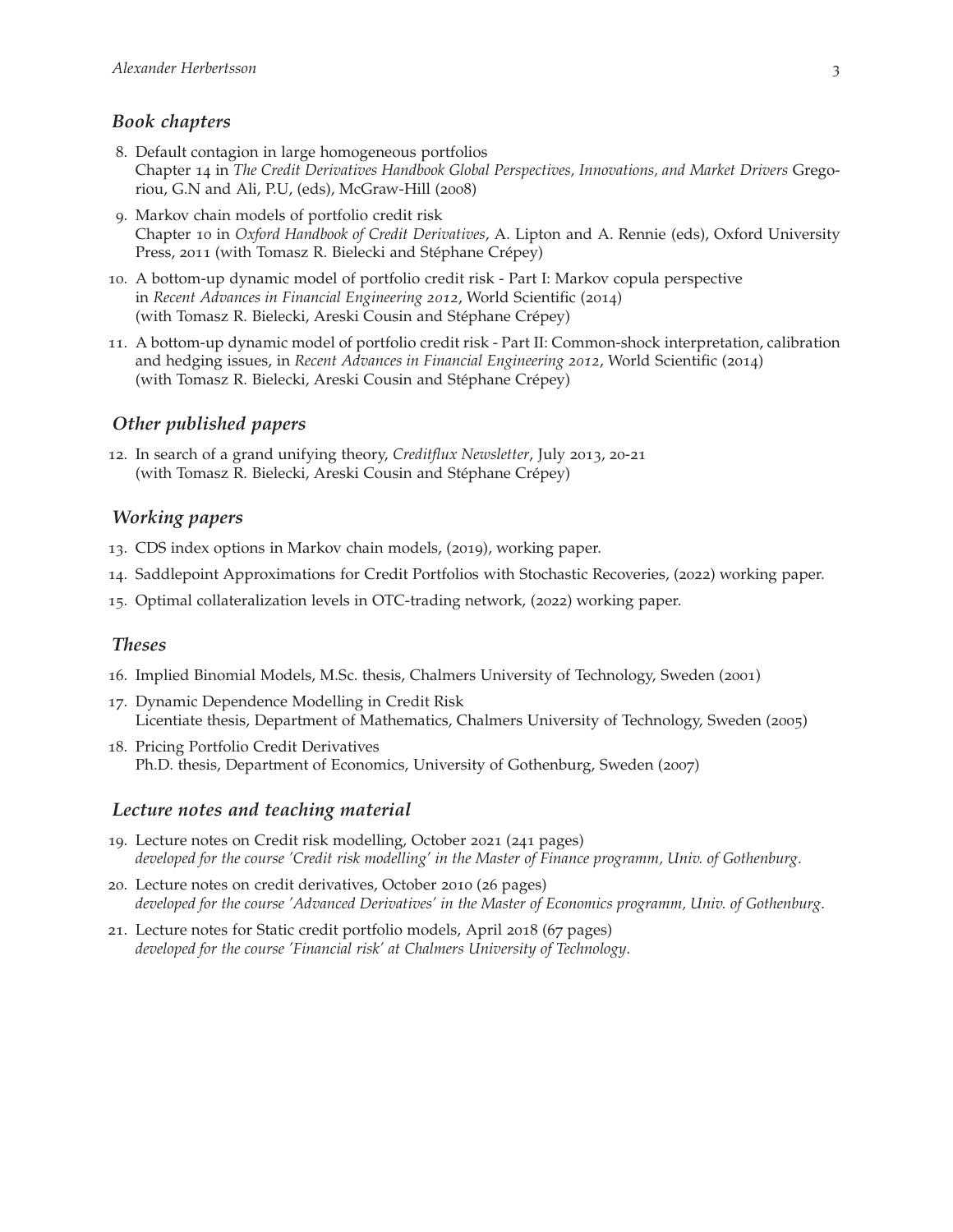# **Coauthors**

Tomasz R. Bielecki Department of Applied Mathematics, Illinois Institute of Technology, Chicago, USA Areski Cousin Institut de Recherche en Mathématique Avancée, Université de Strasbourg, France Stéphane Crépey Laboratoire de Probabilités, Statistique et Modélisation, Université de Paris, Paris, France Rüdiger Frey Institute for Statistics and Mathematics, Vienna University of Economics and Business Jiwook Jang Department of Actuarial Studies, Macquarie University, Sydney, Australia Holger Rootzén Department of Mathematical Sciences, Chalmers University of Technology, Sweden Thorsten Schmidt Department of Mathematics, University of Freiburg, Germany

# **Research visits**

March 2017 (1 week) University of Rome Tor Vergata With Prof. Stefano Herzel Nov 2011 (3 weeks) Université d'Evry, Paris With Prof. Stéphane Crépey Oct 2011 (1 week) Illinois Institute of Technology with Prof. Tomasz R. Bielecki May 2010 (3 days) Katholieke Universiteit Leuven With Prof. Wim Schoutens May 2010 (2 weeks) EURANDOM, Eindhoven With Prof. Wim Schoutens Feb-March 2010 (4 weeks) Universität Leipzig With Prof. Dr. Rüdiger Frey Oct 2009 (3 days) Katholieke Universiteit Leuven With Prof. Wim Schoutens Oct 2009 (2 days) European Investment Bank With Prof. Wim Schoutens Aug-Sept 2009 (5 weeks) Universität Leipzig With Prof. Dr. Rüdiger Frey June 2009 (1 week) Université d'Evry, Paris With Prof. Monique Jeanblanc May-June 2009 (5 weeks) EURANDOM, Eindhoven With Prof. Wim Schoutens Mar-Apr 2009 (5 weeks) Universität Leipzig With Prof. Dr. Rüdiger Frey Jan 2009 (1 week) Université d'Evry, Paris With Prof. Monique Jeanblanc June 2008 (4 weeks) Université d'Evry, Paris With Prof. Monique Jeanblanc Oct 2006 (1 week) Universität Leipzig With Prof. Dr. Rüdiger Frey Sept 2005 (1 week) Universität Leipzig With Prof. Dr. Rüdiger Frey

# **Grants and awards**

| <b>July 2021</b>   | Nasdaq Nordic Foundation Grants, Research project                             |
|--------------------|-------------------------------------------------------------------------------|
| July $2020$        | Nasdaq Nordic Foundation Grants, Research project                             |
| July 2019          | Nasdaq Nordic Foundation Grants, Research project                             |
| May 2018           | Jan Wallander and Tom Hedelius foundation, Research project                   |
| Dec 2010           | Co-applicant of the Vinnova grant for the Gothenburg Centre for Finance       |
| $\text{Jun } 2010$ | Knut och Alice Wallenbergs stiftelse, travel grant                            |
| Dec 2009           | ESF (European Science Foundation), AMaMeF travel grant                        |
| Nov 2008           | Jan Wallander and Tom Hedelius foundation, post-doc fund, Nov 2008-Dec 2011   |
| Oct 2008           | ESF (European Science Foundation), AMaMeF travel grant                        |
| Nov 2007           | Stiftelsen Paul och Marie Berghaus donationsfond, travel grant                |
| Nov 2006           | Adlerbertska Stipendiestiftelsen, research grant                              |
| Nov 2006           | Stiftelsen Paul och Marie Berghaus donationsfond, travel grant                |
| Mar 2006           | Kungliga och Hvitfeldtska stiftelsen, travel grant                            |
| Nov 2005           | Adlerbertska Stipendiestiftelsen, research grant                              |
| Aug 2004           | Jan Wallander and Tom Hedelius foundation, Phd-funding, Sept 2004 - Sept 2007 |

# **Services**

External evaluator of a research project for the Austrian Academy of Sciences, 2011

Member of the scientific committee for the conference *Climate Risk & Green Transition*, Paris, March 21-22, 2022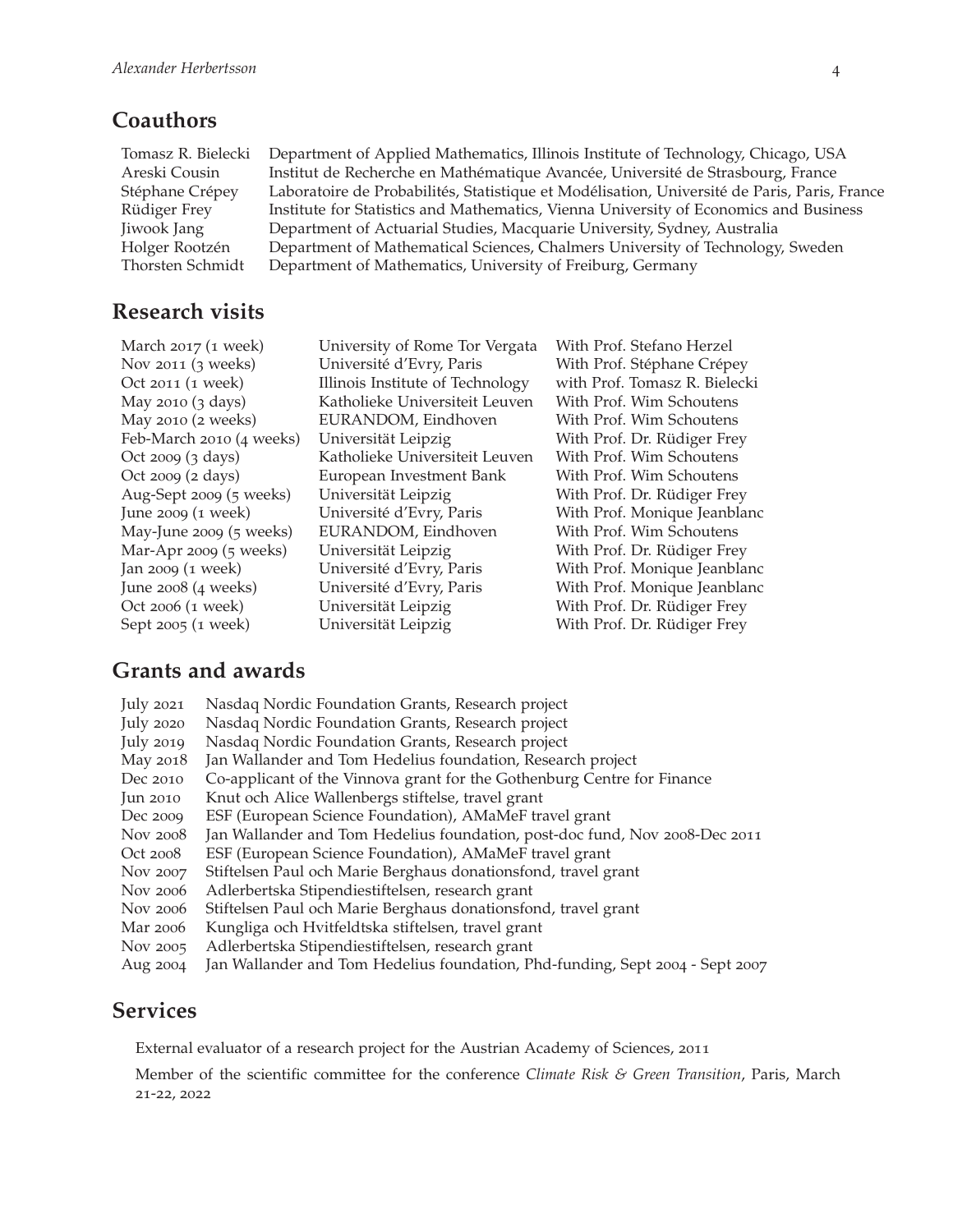Member of the scientific committee for the conference *Fintechs & Covid-19, Learning from a Pandemic Crisis?*, Online event, Paris, March 25-26, 2021

Member of the scientific committee for the conference *The Rise of Fintechs: Can Networks and Platforms Disrupt traditional Financial Intermediation?*, Online event, Paris, March 16-17, 2020

Member of the scientific committee for the conference *Low Interest Rate Environment : Search for Yield, Risk Management and Transitions*, Paris, March 18-19, 2019

Member of the scientific committee for the conference *Emerging Extra-Financial Risks in Finance and Insurance*, Paris, March 26-27, 2018

Member of the scientific committee for the conference *Retail Finance and Insurance : The Impact of Fintech*, Paris, March 27-28, 2017

Member of the scientific committee for the conference *New Challenges facing the investment managment industry*, Paris, March 21-22, 2016

Member of the scientific committee for the conference *Big Data in Finance and Insurance* , Paris, March 20-21, 2014

Member of the scientific committee for the conference *Liquidity Risk*, Paris, March 25-26, 2013 Member of the scientific committee for the conference *Systemic Risk*, Paris, March 22-23, 2012 Member of the scientific committee for the conference *Long Term Risks*, Paris, March 10-11, 2011 Member of the scientific committee for the conference *Risk Dependencies*, Paris, March 25-26, 2010 Chairman at the credit derivative-session in the *APS 2011 conference* , Stockholm, July 6-8, 2011 Chairman at the contagion-session in the conference *Risk Dependencies*, Paris, March 25-26, 2010 Chairman at the Finance and econometrics-session in the *IMS 73rd Annual Meeting*, August 9-13, 2010 Discussant on two papers in the conference *Financial Risks*, Paris, March 27-28, 2008 Discussant on a paper in the conference *National PhD Workshop in Finance*, Stockholm, Oct 22-23, 2012 Member of the teaching committee at the Department of Economics, University of Gothenburg, Bachelier Finance Society World Congress 2010, Conference Reviewing (2 reviews)

# **Journal Reviewing (<sup>27</sup> reviews for <sup>14</sup> journals)**

Mathematical Finance (5 reviews) Finance and Stochastics (2 reviews) SIAM Journal on Financial Mathematics (2 reviews) Quantitative Finance (3 reviews) International Journal of Theoretical and Applied Finance (2 reviews) Statistics & Probability Letters (2 reviews) Communications in Statistics - Theory and Methods Review of Derivatives Research (3 reviews) Journal of Banking and Finance Journal of Computational Finance Journal of Credit Risk (2 reviews) Applied Mathematics and Computation Journal of Futures Markets, Economics eJournal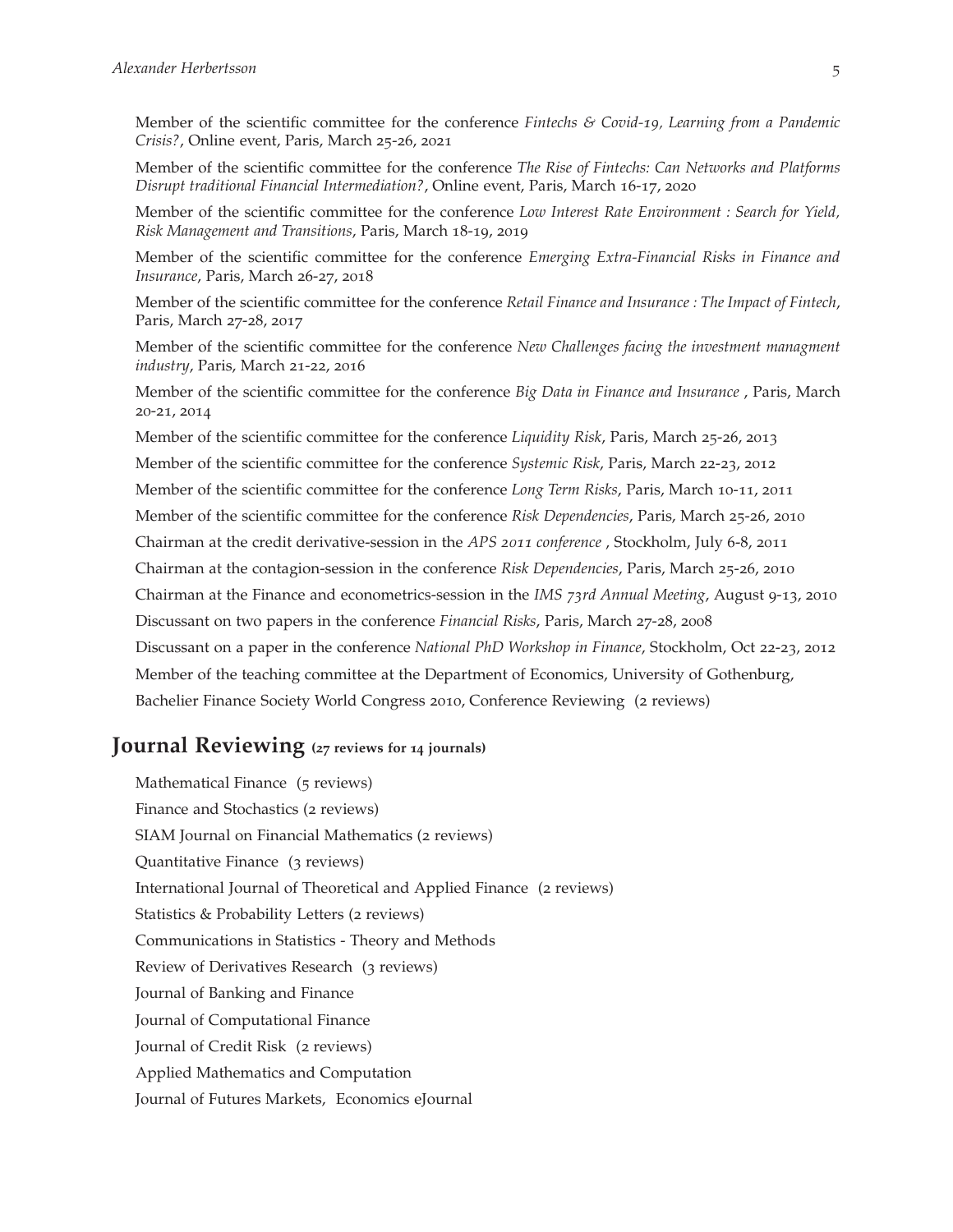# **Conference and Seminar Presentations**

| lune 2021        | 10th General AMaMeF Conference 2021                             | Online       |            |
|------------------|-----------------------------------------------------------------|--------------|------------|
| June 2021        | SIAM Conference on Financial Mathematics and Engineering 2021   | Online       |            |
| Sept 2019        | VCMF 2019, Vienna Congress on Mathematical Finance              | Vienna       | Austria    |
| Sept 2019        | <b>KWC-CFF Conference</b>                                       | Arild        | Sweden     |
| June 2019        | 9th General AMaMeF Conference                                   | Paris        | France     |
| Dec 2018         | Statistics seminar - Örebro University                          | Örebro       | Sweden     |
| Sep 2018         | <b>KWC-CFF Conference</b>                                       | Varberg      | Sweden     |
| <b>July 2018</b> | 10th World Congress of the Bachelier Finance Society            | Dublin       | Ireland    |
| Sep 2017         | <b>KWC-CFF Conference</b>                                       | Mölle        | Sweden     |
| June 2017        | 8th General AMaMeF Conference                                   | Amsterdam    | Holland    |
| Mar 2017         | Finance seminar, University of Rome Tor Vergata,                | Rome         | Italy      |
| <b>July 2016</b> | 9th World Congress of the Bachelier Finance Society             | New York     | <b>USA</b> |
| Oct 2014         | CFF-conference, Centre for Finance, University of Gothenburg    | Göteborg     | Sweden     |
| Dec 2012         | Department of Mathematical Sciences, University of Gothenburg   | Göteborg     | Sweden     |
| May 2012         | CFF-conference, Centre for Finance, University of Gothenburg    | Göteborg     | Sweden     |
| Nov 2011         | Mathematical Finance Seminar, Université d'Evry                 | Paris        | France     |
| Nov 2011         | Séminaire Bachelier, Institut Henri Poincaré                    | Paris        | France     |
| Oct 2011         | Applied Mathematics Colloquia, Illinois Institute of Technology | Chicago      | <b>USA</b> |
| Sep 2011         | Markov & semi-Markov Processes & Related Fields                 | Thessaloniki | Greece     |
| <b>July 2011</b> | The 2011 INFORMS Applied Probability Society Conference         | Stockholm    | Sweden     |
| May 2011         | Vinnova Workshop on Basel III                                   | Göteborg     | Sweden     |
| Aug 2010         | 73rd Annual Meeting of the Institute of Mathematical Statistics | Göteborg     | Sweden     |
| Jun $2010$       | 6th World Congress of the Bachelier Finance Society             | Toronto      | Canada     |
| May 2010         | Multivariate Risk Modelling Seminar, EURANDOM                   | Eindhoven    | Holland    |
| Apr 2010         | Fifth conference on Advanced Mathematical Methods in Finance    | Bled         | Slovenia   |
| Mar 2010         | 3rd Financial Risks International Forum, Risk Dependencies      | Paris        | France     |
| May 2009         | Multivariate Risk Modelling Seminar, EURANDOM                   | Eindhoven    | Holland    |
| Jan 2009         | Mathematical Finance Seminar, Université d'Evry                 | Paris        | France     |
| Dec 2008         | Professional Update 2008, University of Gothenburg              | Göteborg     | Sweden     |
| Nov 2008         | Financial derivatives and stochastic analysis, CTH              | Göteborg     | Sweden     |
| Jul 2008         | 5th World Congress of the Bachelier Finance Society             | London       | England    |
| Jun 2008         | International Workshop: Credit Risk, Université d'Evry          | Paris        | France     |
| Jun 2008         | Séminaire Bachelier, Institut Henri Poincaré.                   | Paris        | France     |
| Jun 2008         | Mathematical Finance Seminar, Université d'Evry (June 12)       | Paris        | France     |
| Jun 2008         | Mathematical Finance Seminar, Université d'Evry (June 5)        | Paris        | France     |
| Apr 2008         | Workshop on Non-linear PDEs and Financial Mathematics           | Halmstad     | Sweden     |
| Mar 2008         | New Developments in Structured Products and Credit Derivatives  | Paris        | France     |
| Feb 2008         | Finance, Stochastics and Insurance                              | Bonn         | Germany    |
| Nov 2007         | Mathematical Finance Seminar, Royal Institute of Technology     | Stockholm    | Sweden     |
| Nov 2007         | Credit Derivatives for treasuries                               | Göteborg     | Sweden     |
| Sept 2007        | Defense of PhD-thesis, University of Gothenburg                 | Göteborg     | Sweden     |
| Mar 2007         | Credit Derivatives for treasuries                               | Göteborg     | Sweden     |
| Nov 2006         | CFF/NEK seminar, University of Gothenburg                       | Göteborg     | Sweden     |
| May 2005         | Defense of Licentiate thesis, CTH                               | Göteborg     | Sweden     |
| Nov 2004         | Popular presentation, CTH/GU                                    | Göteborg     | Sweden     |
| Oct 2004         | NTM-autumn meeting                                              | Stenungsund  | Sweden     |
| Dec 2003         | PhD-Workshop in Mathematical Finance                            | Lund         | Sweden     |
| Oct 2001         | Defense of M.Sc. thesis, CTH                                    | Göteborg     | Sweden     |
| Mar 2001         | Handelsbanken Investment Banking                                | Stockholm    | Sweden     |
| Oct 2000         | Handelsbanken Investment Banking                                | Stockholm    | Sweden     |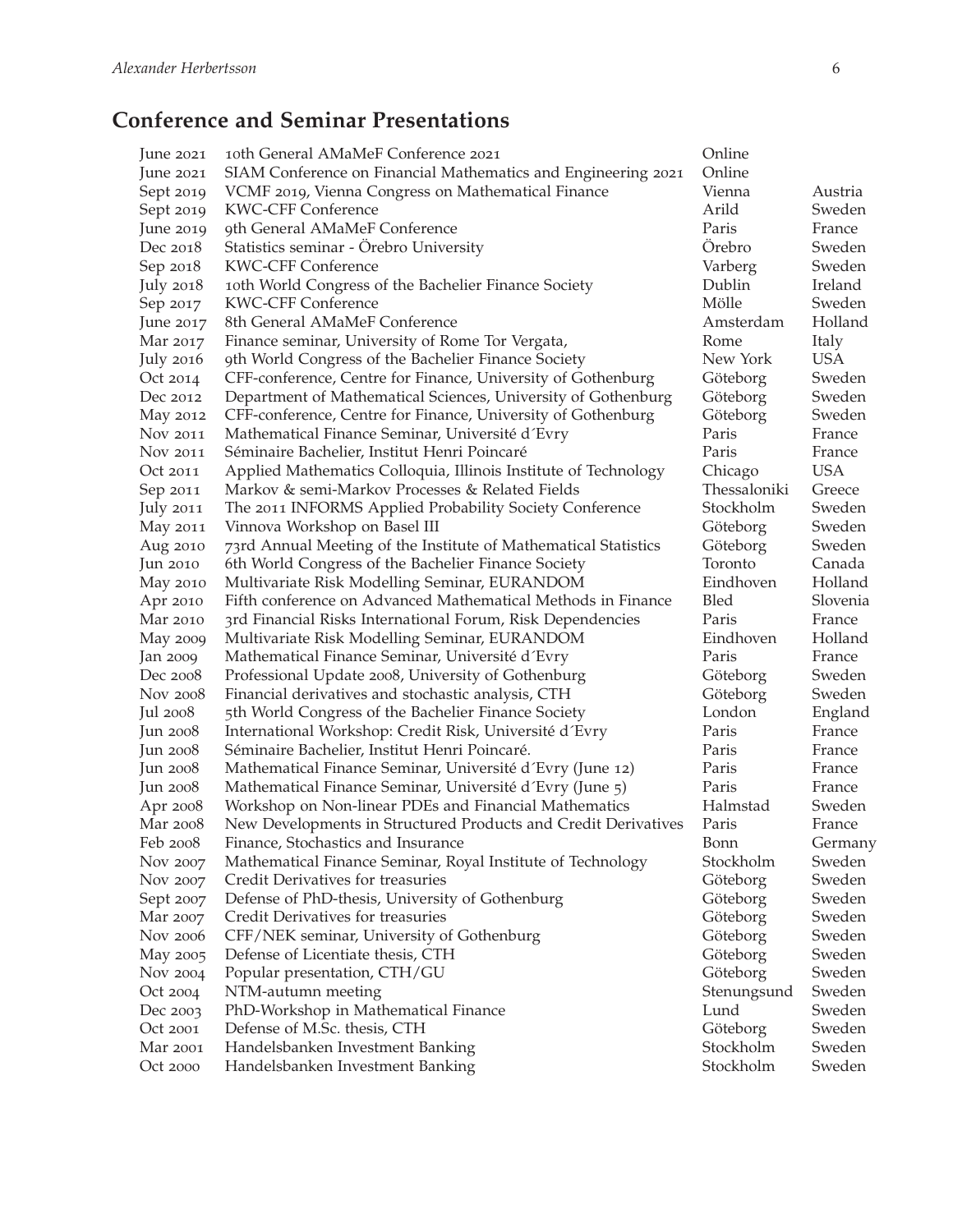# **Teaching**

#### *At the Department of Economics/Centre for Finance, University of Gothenburg*

Nov 2021 Credit risk modelling (main lecturer and developer of the course) Apr 2021 Applied probability (main lecturer and developer of the course) Nov 2020 Credit risk modelling (main lecturer and developer of the course) Apr 2020 Applied probability (main lecturer and developer of the course) Nov 2019 Credit risk modelling (main lecturer and developer of the course) Apr-May 2019 Applied probability and statistics (main lecturer and developer of the course) Nov 2018 Credit risk modelling (main lecturer and developer of the course) Sep-Oct 2018 Mathematics (developer and teacher of the matlab-sessions and assignments) Apr-May 2018 Applied probability and statistics (main lecturer and developer of the course) Sep-Oct 2017 Mathematics (developer and teacher of the matlab-sessions and assignments) Apr-May 2017 Applied probability and statistics (main lecturer and developer of the course) Dec 2016 Credit risk modelling (main lecturer and developer of the course) Sept 2016 Mathematics (developer and teacher of the matlab-sessions and assignments) Mar-Apr 2016 Applied probability and statistics (main lecturer and developer of the course) Dec 2015 Credit risk modelling (main lecturer and developer of the course) Mar-Apr 2015 Applied probability and statistics (main lecturer and developer of the course) Dec 2014 Credit risk modelling (main lecturer and developer of the course) Sep 2014 Quantitative finance (main lecturer and developer of half of the course) Mar-Apr 2014 Applied probability and statistics (main lecturer and developer of the course) Dec 2013 Credit risk modelling (main lecturer and developer of the course) Sep 2013 Quantitative finance (main lecturer and developer of half of the course) Mar-Apr 2013 Applied probability and statistics (main lecturer and developer of the course) Dec 2012 Credit risk modelling (main lecturer and developer of the course) Nov 2012 Applied probability and statistics (main lecturer and developer of the course) Dec 2011 Credit risk modelling (main lecturer and developer of the course) Oct 2011 Advanced Derivatives (lecturing and developing the credit derivatives part) Feb 2011 Advanced Derivatives (lecturing and developing the credit derivatives part) Dec 2010 Credit risk modelling (main lecturer and developer of the course) Oct 2010 Advanced Derivatives, (lecturing and developing the credit derivatives part) Nov-Dec 2009 Credit risk modelling (main lecturer and developer of the course) Oct 2009 Advanced Derivatives (lecturing and developing the credit derivatives part) Nov-Dec 2008 Credit risk modelling (main lecturer and developer of the course) Oct 2008 Advanced Derivatives (lecturing and developing the credit derivatives part) Mar 2008 Advanced Derivatives (lecturing and developing the credit derivatives part) Feb - Mar 2006 Stochastic Calculus, for Ph.D-students (assistant)

#### *Teaching at the Department of Mathematical Sciences, Chalmers University of Tech.*

#### **In the period 2009-2018:**

| Apr-May 2018 | Financial Risk (lecturing and developing the credit risk part) |
|--------------|----------------------------------------------------------------|
| Apr-May 2017 | Financial Risk (lecturing and developing the credit risk part) |
| Nov-Dec 2015 | Financial Risk (lecturing and developing the credit risk part) |
| Nov-Dec 2014 | Financial Risk (lecturing and developing the credit risk part) |
| Nov-Dec 2013 | Financial Risk (lecturing and developing the credit risk part) |
| Nov-Dec 2012 | Financial Risk (lecturing and developing the credit risk part) |
| Dec 2011     | Financial Risk (lecturing and developing the credit risk part) |
| Dec 2010     | Financial Risk (lecturing and developing the credit risk part) |
| Dec 2009     | Financial Risk (lecturing and developing the credit risk part) |
| Feb-Mar 2009 | Financial Risk (lecturing and developing the credit risk part) |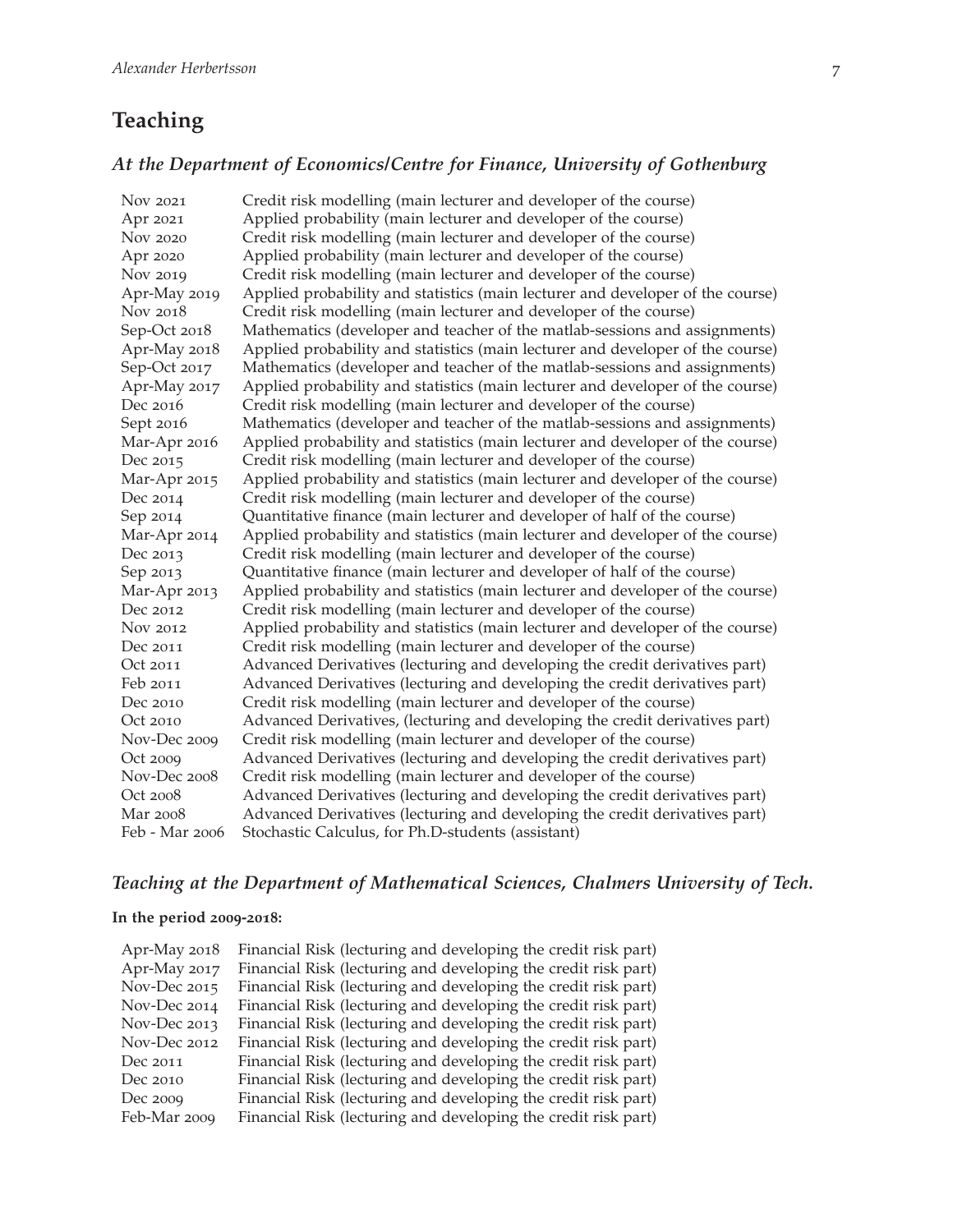#### *Teaching at the Department of Mathematical Sciences, Chalmers University of Tech.*

#### **In the period 2001-2003:**

| Nov 2003        | Introduction Analysis, for civil engineers (assistant)             |
|-----------------|--------------------------------------------------------------------|
| Sept - Oct 2003 | Analysis A, for electro engineers (assistant)                      |
| Mar - May 2003  | Applied Mathematics, for chemistry engineers (assistant)           |
| Jan - Mar 2003  | Analysis C, for electro engineers (assistant)                      |
| Oct - Dec 2002  | Analysis B, for electro engineers (assistant)                      |
| Sept - Oct 2002 | Analysis A, for electro engineers (assistant)                      |
| Jan - Mar 2002  | Mathematical Software, for mechanical engineers (assistant)        |
| Oct - Dec 2001  | Analysis and Linear Algebra B, for chemistry engineers (assistant) |
| Sept - Oct 2001 | Analysis and Linear Algebra A, for chemistry engineers (assistant) |

# **Other teaching**

March 2017 mini-course on *Static credit portfolio models*, Department of Economics and Finance, University of Rome Tor Vergata, Rome, Italy.

## **Supervision (<sup>36</sup> theses)**

#### *M.Sc-Thesis at the Department of Economics, University of Gothenburg (GU)*

- 36. Model for Central Counterparty Risk with Stochastic Default Intensities, (2021)
- 35. Enhanced Risk-Adjusted Returns Through Momentum Adaptations Analysis on Momentum Strategies in the Nordic Stock Market, (2021)
- 34. Optimal financial resources for Central Counterparties, (2019)
- 33. Peer-to-Peer Lending from a CDO Perspective, (2018)
- 32. Contingent Convertible Bonds and the Optimal Default Barrier, (2018)
- 31. Transition Matrices Conditional on Macroeconomic Cycles: A Portfolio Stress-Test Application, (2018)
- 30. Counterparty Credit Risk Efficieny of Central Clearing, (2017)
- 29. Pricing contingent convertible bonds: A implementation with the hybrid equity-credit model, (2017)
- 28. Central Counterparties A Numerical Implementation of the Default Waterfall, (2016) *(winner of the Ekman Scholarship for best thesis in international business and trade 2016)*
- 27. CVA for IR-Swaps under Wrong Way Risk A numerical evaluation, (2016)
- 26. Pricing Credit Default Index Swaptions, (2015) *(winner of the Malmsten award for best thesis in Finance 2015 at the University of Gothenburg)*
- 25. Modeling CVA for interest rate swaps in a CIR-framework, (2013)
- 24. Modelling and Pricing Contingent Convertibles, (2012)
- 23. The impact of the financial crisis on the pricing and hedging of interest rate derivatives, (2012)
- 22. Valuation of Interest Rate Swaps in the presence of Counterparty Credit Risk, (2011)
- 21. Counterparty credit risk in energy-commodity forwards, (2011)
- 20. Performance and Sensitivity Analysis of the VaR-Based Portfolio Insurance Strategy, (2011) *(winner of the Malmsten award for best thesis in Finance 2011 at the University of Gothenburg)*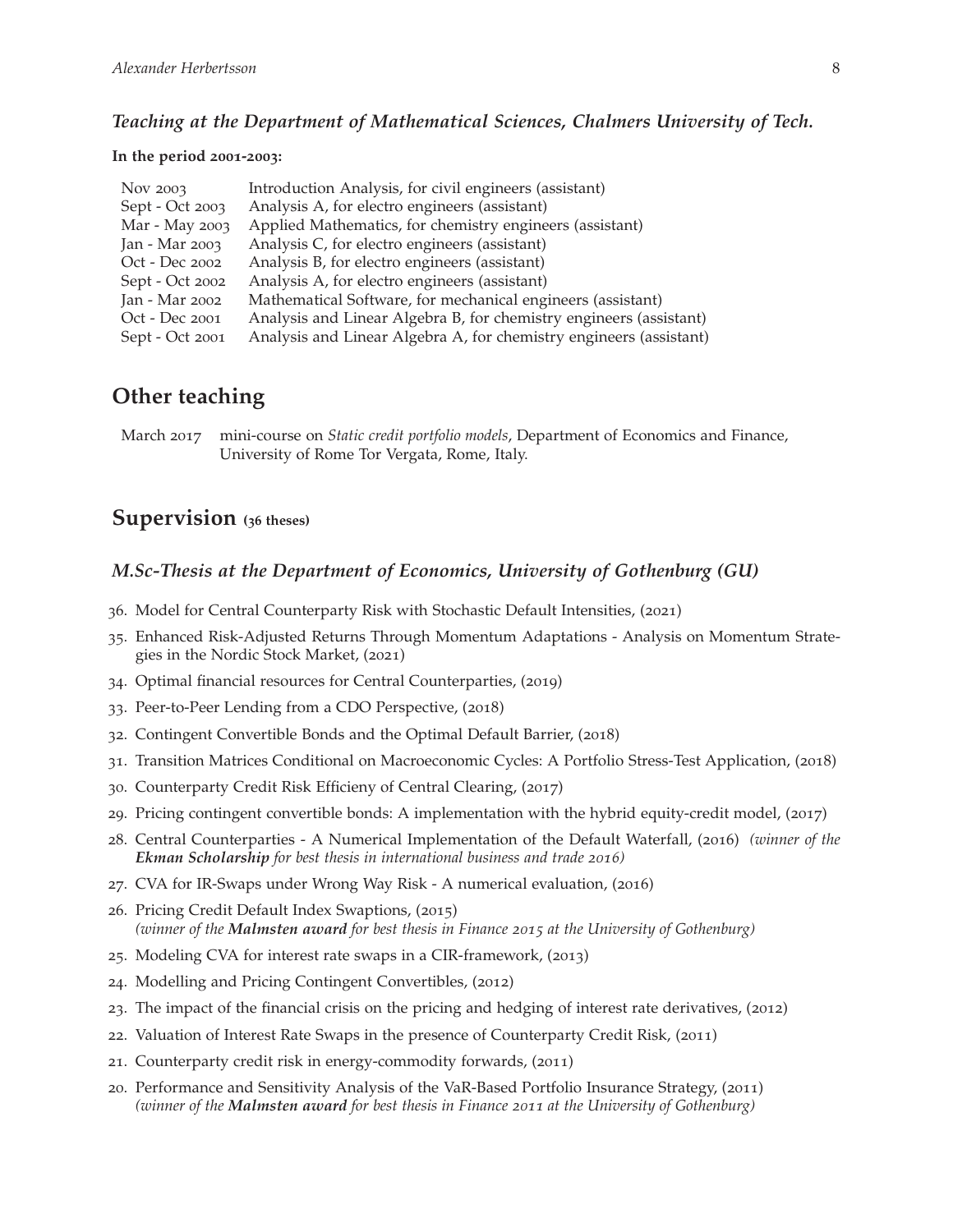- 19. Credit Default Swaps: New regulations and conversion problematics, (2010)
- 18. Pricing of Credit Derivatives with the Hull-White Two-Factor Model, (2006)
- 17. Option Pricing Under Stochastic Volatility, (2005)
- 16. Credit Derivatives. An overview and the Basics of Pricing, (2005)

#### *M.Sc-Thesis at the Department of Mathematical Sciences, Chalmers and GU*

- 15. Cash-flow CDO pricing with amortization, (2012)
- 14. Modelling Dependent Defaults in Static Credit Portfolios, (2011)

#### *B.Sc-Thesis at the Department of Economics, University of Gothenburg*

- 13. Predicting hotel cancellations using machine learning, (2022) bachelor thesis in statistics
- 12. Deep Learning and the Heston Model: Calibration & Hedging, (2020) bachelor thesis in statistics
- 11. Election Forecasting in a Multiparty System, (2018) bachelor thesis in statistics
- 10. Variable selection techniques for the Cox proportional hazardsmodel: A comparative study, (2017) bachelor thesis in statistics
- 9. A study of the Basel III CVA formula, (2017)
- 8. Models for Credit Risk in Static Portfolios, (2015)
- 7. A study on the relation between VIX,  $S\&P_500 \&$  the CDX-index, (2014)
- 6. The Relationship between Corporate Social Responsibility and Financial Performance, (2014)
- 5. Value-at-Risk and Expected Shortfall Managing risk for an equity portfolio, (2014)
- 4. Reducing Portfolio Risk Using Volatility A risk-return examination of the addition of VIX and VIX futures contracts to an equity portfolio, (2013)
- 3. Pricing Contingent Convertibles in an intensity based model, (2013)
- 2. Exchange rates and stock markets A cointegrated vector autoregressive approach to model the dynamics of the U.S exchange rate and the Swedish stock market, (2013)
- 1. Do Acquisition Announcements Have an Effect on the Acquiring Firm's CDS Spread?, (2011)

## **Pedagogical courses**

#### *Teaching and Learning in Higher Education 3: Applied Analysis, (5 hp)*

Autumn 2015, University of Gothenburg

#### *Teaching and Learning in Higher Education 2: Subject Field Pedagogy (5 hp)*

Spring 2015, University of Gothenburg

#### *Teaching and Learning in Higher Education 1: Basic Course (5 hp)*

Spring 2014, University of Gothenburg